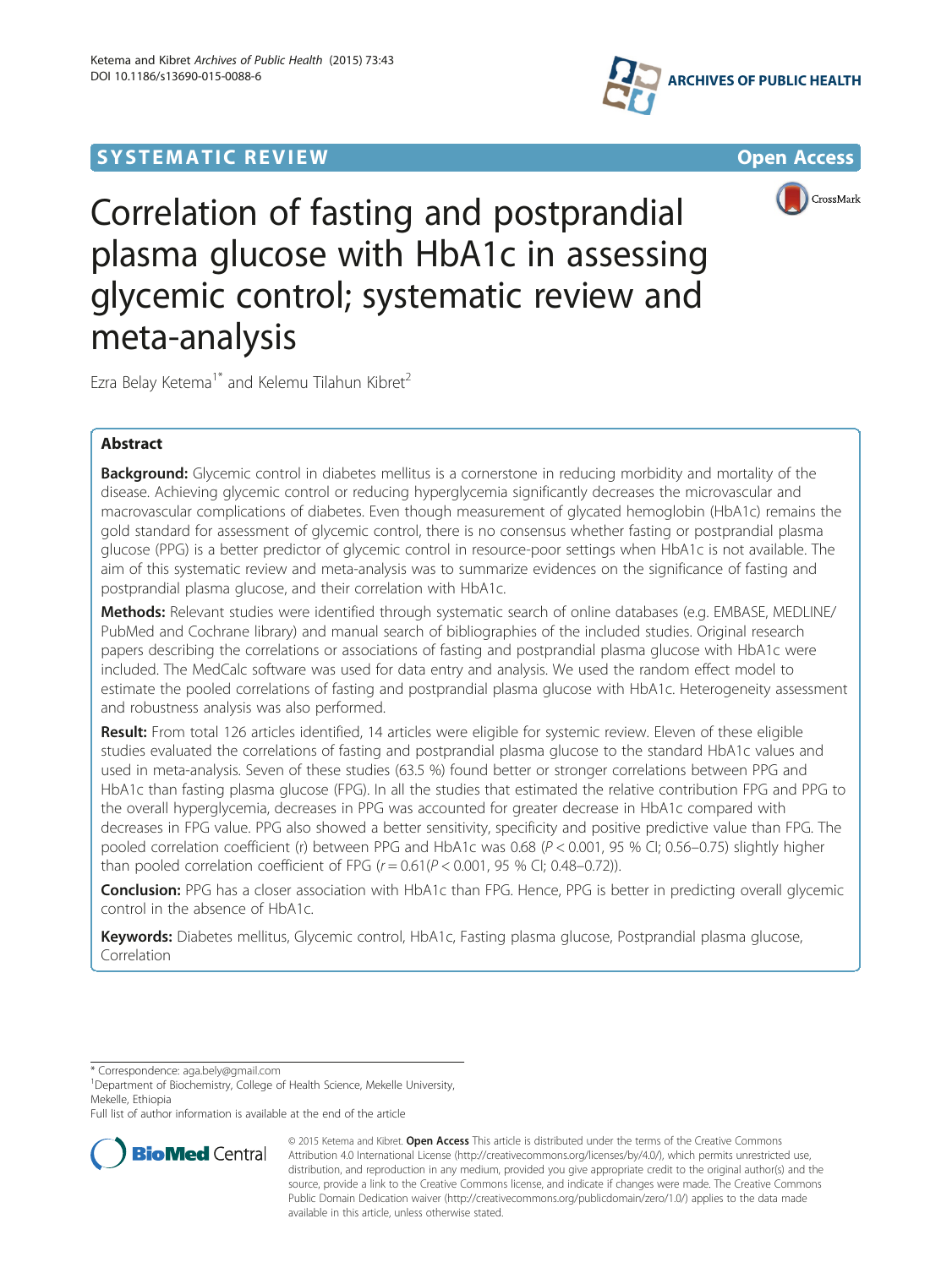#### Introduction

Glycemic control is the most important aspect in management of diabetes mellitus. It is a cornerstone in reducing morbidity and mortality of the diseases [\[1](#page-7-0), [2](#page-7-0)]. The chronic hyperglycemia of diabetes is associated with long term damage, dysfunction, and failure of various organs, especially the eyes, kidneys, nerves, heart, and blood vessels [\[3](#page-7-0)]. Many large randomized clinical trials and observational studies in type 1 and 2 diabetes have clearly shown that achieving glycemic control or reducing hyperglycemia significantly decrease the microvascular and macrovascular complications of diabetes mellitus (DM) [\[4](#page-7-0)–[6](#page-8-0)].

Control of plasma glucose in patients with diabetes can be assessed by measurement of glycated hemoglobin (HbA1c), fasting plasma glucose (FPG), and postprandial plasma glucose (PPG). However, still measurement of HbA1c level remains the gold standard for assessment of glycemic control at follow up [[7](#page-8-0)]. The concentration of HbA1c predicts diabetes complications because it reflects more harmful glycation sequelae of diabetes, such as retinopathy and nephropathy, which are understood to be due to harmful advanced glycation end products [[8](#page-8-0)–[10\]](#page-8-0). Epidemiological and large randomized clinical trial studies such as Diabetes Control and Complication Trial (DCCT) and the United Kingdom Prospective Diabetes Study (UKPDS) indicated that HbA1c >7.0 % is associated with a significantly increased risk of both microvascular and macrovascular complications, regardless of underlying treatment [[4, 5](#page-7-0), [11\]](#page-8-0). Since it reflects the mean glycemic values in the previous 2–3 months, HbA1c is an indicator for overall glucose exposure integrating both fasting and postprandial hyperglycemia even though their relative contribution is undefined [\[12](#page-8-0), [13](#page-8-0)]. Nevertheless, HbA1c test is not available or very limited in resource poor settings due to its high cost. In the absence of HbA1c test and high level of diabetic problems, post-prandial and fasting plasma glucose estimation have come into practice particularly in developing countries to assess glycemic control [[6](#page-8-0)]. A number of studies have shown acceptable correlation between HbA1c levels and FPG and PPG level [\[14\]](#page-8-0). However, circumstantial evidence indicates that there is no consensus amongst professionals whether FPG or PPG is a better predictor of glycemic control in resource poor settings when HbA1c is not available [[9, 15](#page-8-0)]. Nevertheless, for patients and health care providers, a clear understanding of the relationship between different plasma glucose measurements and HbA1c is necessary for setting appropriate day-to-day plasma glucose testing goals with the expectation of achieving specific HbA1c targets.

The aim of this systematic review and meta-analysis was therefore to summarize evidences on the significance of fasting and postprandial plasma glucose, and

their correlation with HbA1c. This will help to identify the better surrogate glycemic marker for achieving target HbA1c level and for early detection of glycemic control status.

## **Methods**

#### Data source and search strategy

We followed standard guidelines for the systematic review of diagnostic studies [[16](#page-8-0)] and used the Preferred Reporting Items for Systematic Reviews and Meta-Analyses statement (Additional file [1:](#page-7-0) PRISMA) [[17](#page-8-0)] as the template for reporting the review. Using guidelines and check lists of the standards we systematically identified and appraised peer-reviewed original research reports on comparison of correlations between fasting and 2-h postprandial plasma glucose with HbA1c in assessment overall glycemic control. A literature search was done for published articles using the online databases of EMBASE [\(www.embase.](http://www.embase.com) [com](http://www.embase.com)), PubMed [\(www.pubmed.gov](http://www.pubmed.gov)), Cochrane library ([www.cochranelibrary.com/center](http://www.cochranelibrary.com/center)), and google scholars (scholar.google.com) from their inception to February 2015. Bibliographies of included studies and international and national guidelines on diabetes mellitus management and diagnosis as well as unpublished articles were hand-searched for additional relevant studies. The databases were searched in January and February 2015.

The main search terms used individually or in combinations were: diabetes, hyperglycemia, type 1 diabetes or type 2 diabetes, hyperglycemia; fasting, pre-prandial hyperglycemia, basal hyperglycemia, Postprandial hyperglycemia, 2 h postprandial hyperglycemia, HbA1c or glycated hemoglobin, Glycemic control, glucose monitoring, diabetic control, glycemic target.

#### Study selection

We reviewed and examined relevant articles that compared the correlation of fasting and 2- h postprandial plasma glucose with HbA1c value for eligibility beginning with titles and abstracts then followed by full text review.

### Eligibility criteria

The following inclusion criteria were applied: original studies; articles published in English; reported response rate ≥80 %; studies that compared the correlation of fasting and 2–hour Postprandial plasma glucose values to the standard HbA1c value, studies done in diabetic patients; studies that reported quality assurance methods.

Studies were excluded if compared fasting and 2–hour Postprandial plasma glucose values with mean glucose value, studies done in pregnant women; Primary studies that focused on effect of various treatment on fasting or postprandial plasma glucose or that aimed to determine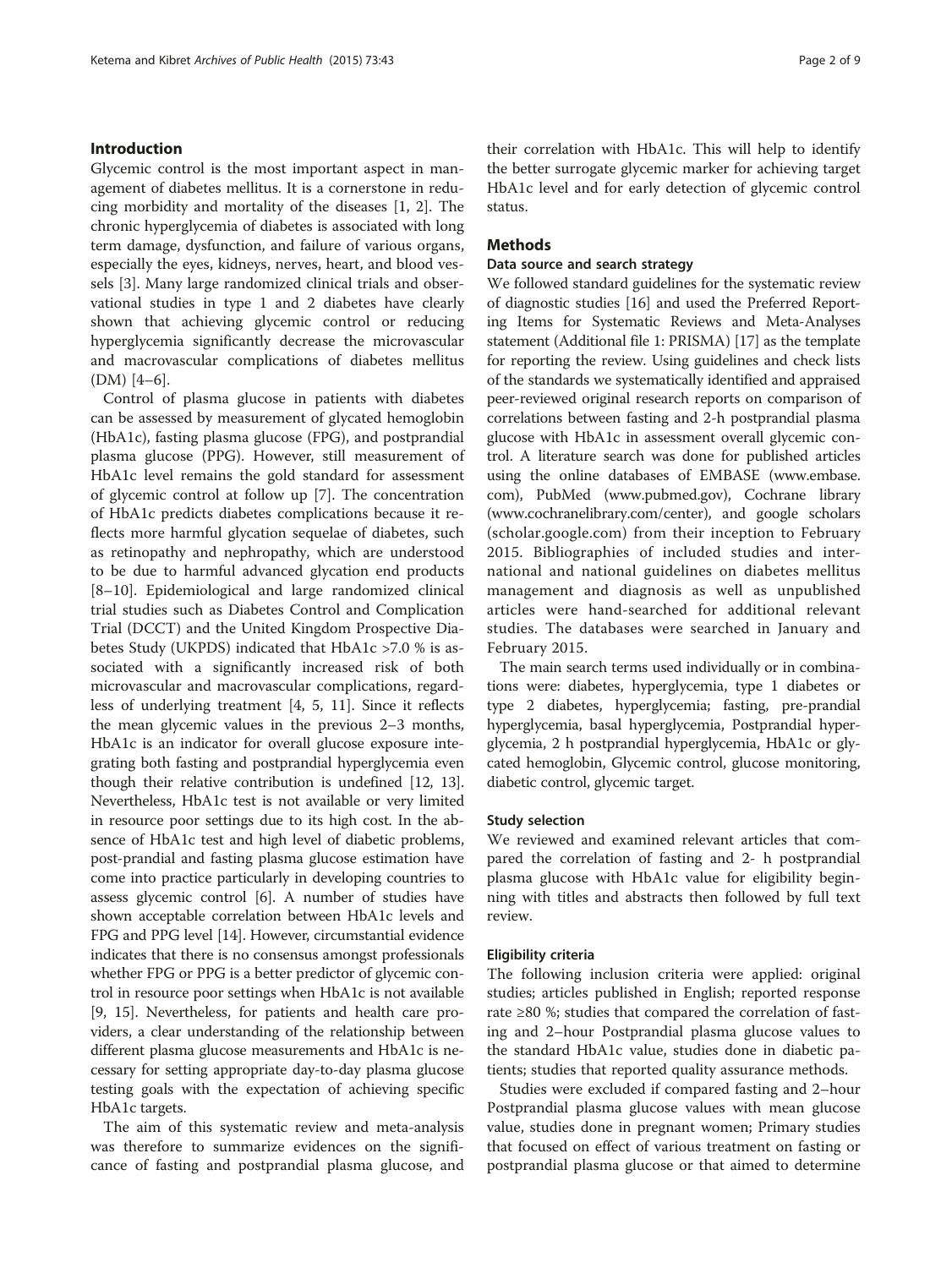the complication of fasting or postprandial plasma glucose were excluded from both systematic review and meta-analysis. Studies which did not report correlation coefficient (r) were excluded from Meta-analysis. The two investigators (EBK, KTK) assessed eligibility of all articles meeting the inclusion criteria through full text review. There was no any disagreement between the authors for the eligibility of selected articles.

## Data extraction /abstraction

Data extraction was performed by two independent researchers (EBK, KTK) using pretested and standardized abstraction form. Data were pulled out from each study for the following variables: title; first author; year of publication; study design; type of diabetes; cutoff points for fasting, postprandial plasma glucose and HbA1C; correlation coefficient (r) of fasting and 2 h postprandial plasma glucose with HbA1c; duration of diabetes; mean age of patients, mean HbA1c value; treatment set up, nutritional and other interventions; Methods of glucose and HbA1C analysis were also considered. When there was a disagreement in data abstraction, it was resolved through consensus between the two investigators.

## Definitions

Fasting and 2 h postprandial plasma glucose were defined as value of plasma glucose measured after overnight (8–12 h) fasting and after 2 h of meals respectively [[1\]](#page-7-0). Cut off point values were considered as value which are used to classify the result of given parameter as normal (good) and abnormal (poor) [[18\]](#page-8-0). HbA1c is a measure of the degree to which hemoglobin is glycosylated in erythrocytes and is expressed as a percentage of total hemoglobin concentration [[9](#page-8-0)].

#### Methodological quality assessment

Clearly described methods of patient selection and characteristics of the included patients, use of predefined good glycemic control cut off points for HbA1c, FBS and PPBS, description on how the index tests (FPG, and 2hPPG) and the reference standard (HbA1c) were conducted and interpreted, clear data collection methods and procedures, reported quality assurance methods (training of data collectors, pretesting, supervision, calibration, standardization of meals) and reporting of lost follow-up were considered as a study quality indicators.

#### Heterogeneity assessment

The presence of statistical heterogeneity was evaluated using Cochran's Q test  $(P < 0.10$  reflected indicative of statistically significant heterogeneity) and magnitude of statistical heterogeneity between studies was assessed using  $I^2$  (values of 25 %, 50 % and 75 % were considered to represent low, medium and high heterogeneity respectively) [\[19](#page-8-0)].

### Data synthesis and statistical analysis

The descriptions of original studies were summarized using Tables and forest plot. The MedCalc (1993–2015) software was used for data entry and analysis. The random effect model was used to estimate the pooled correlation considering any heterogeneity inherent in the meta-analysis. The estimated pooled correlation was presented with the 95 % confidence interval (CI). We also performed robustness analysis to assess the impact each study on the pooled result by removing one at a time from the analysis for all studies.

## Result

## Identified studies

We identified 126 articles by the electronic search in MEDLINE/PubMed, Google scholar, Cochrane central Library and reference lists of included studies. Of the total, 112 were excluded after reviewing titles, abstracts and full text and applying the inclusion criteria. Fourteen studies were included in systematic review. From these 14 articles, only 11 of them were incorporated in meta analysis (Fig. [1\)](#page-3-0). All of the included articles had performed comparisons between fasting and postprandial blood 166 glucose with HbA1c.

#### Characteristics of included studies

Publication dates ranged from 1997–2014 with more publications done in 2014 ( $n = 3$ ). Data from a total of 4007 and 2403 diabetic patients were included in this systematic review and meta-analysis, respectively. The included articles had study population varied from 50 (Gupta et al. 2014) to 1186 (Swetha et al., 2014) and were conducted from 9 different countries. Mean age of the study subjects ranged from 48.4 (Saiedullah et al., 2013) to 62.4 years (Woerle et al., 2007) although most were in between 55 and 60 ( $n = 7$ ). As shown in Table [1](#page-4-0) below almost all of the included studies ( $n = 13$ ) used a cross-sectional study design. While eleven studies were done in type 2 diabetic patients exclusively, the rest 3 studies included both type 1 and type 2 diabetic patients.

Some of the studies (Schernthaner et al., 2010; Saeed, 2006; Monnier et al.,2003; Bonora et al., 2001) included only patients who had not changed their treatment and dietary habits while Schernthaner et al., (2010) and Woerle et al., (2007) used unsatisfactory glycemic control (HbA1c > 7.5 % & 6.5 %, respectively) as their main inclusion criteria. Majority of studies  $(n = 9)$  were done on diabetic patients taking non-insulin oral anti diabetic treatment. Only five of the included studies stated interventions they undertaken (4 food or diet and 1 intensive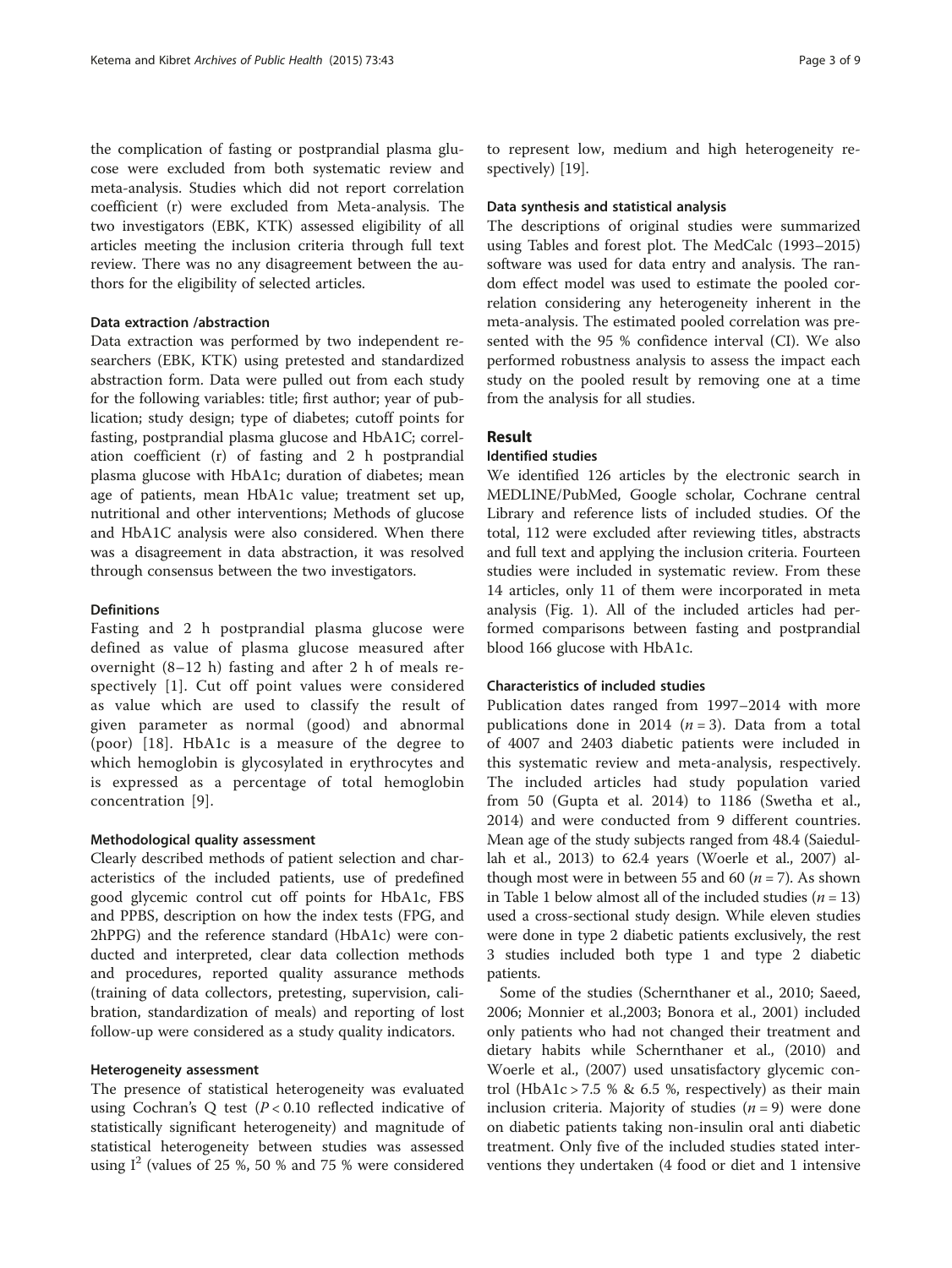

<span id="page-3-0"></span>

treatment) while the rest  $(n = 9)$  did not specify or carried out any interventions (Table [1](#page-4-0)).

## Plasma glucose and HbA1c measurements

In 86 % of the included studies plasma glucose was determined by glucose oxidase-peroxidase enzymatic method in automated clinical chemistry analyzers. Two studies, Woerle et al. (2007) and Schernthaner et al. (2010), used glucose data measured by self-monitoring glucose device. HbA1c was measured using ion exchange high-performance liquid chromatographic techniques in all included studies except two studies, Gupta et al. (2014) and Datta et al., (2014), who used immunoturbidimetric methods. Six of the included studies used two blood samples each for FPG and 2hPPG determination taken before and after 2 h of breakfast, respectively. The other five studies employed multiple plasma glucose measurements per day before and after each meal (breakfast, lunch and dinner) while Saeed (2006) and Haddadihneshad et al. (2010) used the average value of 3 separate plasma glucose measurements done on different days. But Shrestha et al. (2012) used the average of plasma glucose measured for 15 consecutive days (Table [2\)](#page-4-0).

#### Outcome measures and summary of findings

Most of the included studies  $(n = 11)$  calculated Pearson's correlation coefficient to measure the strength of association between FPG or PPG and HbA1c. From these, seven studies found a better correlation between PPG and HbA1c than FPG. In contrast to this, the other three studies revealed a stronger correlation between FPG and HbA1c than PPG. The remaining one study found almost equal correlation coefficients for both tests. The correlation coefficient (r) ranged from 0.20– 0.86 for PPG and from 0.28–0.84 for FPG. Both the maximum( $r = 0.86$ ) and minimum ( $r = 0.20$ ) values was found in PPG. All studies reported a statistically significant ( $p$ - value < 005) correlation between PPG or FPG and HbA1c.

Alternatively, Woerle et al. (2007), Schernthaner et al. (2010), Monnier et al.,(2003) employed a different approach to estimate the relative contribution of FPG & PPG to the overall glycemia. Woerle and his colleagues found that only 64 % patients achieving FPG targets of <100 mg/dl achieved an HbA1c target of <7 % whereas 94 % of patients achieving the postprandial target of <140 mg/dl did. A decrease in PPG was accounted for nearly twice as much as FPG did for the decreases in HbA1c. On the other hand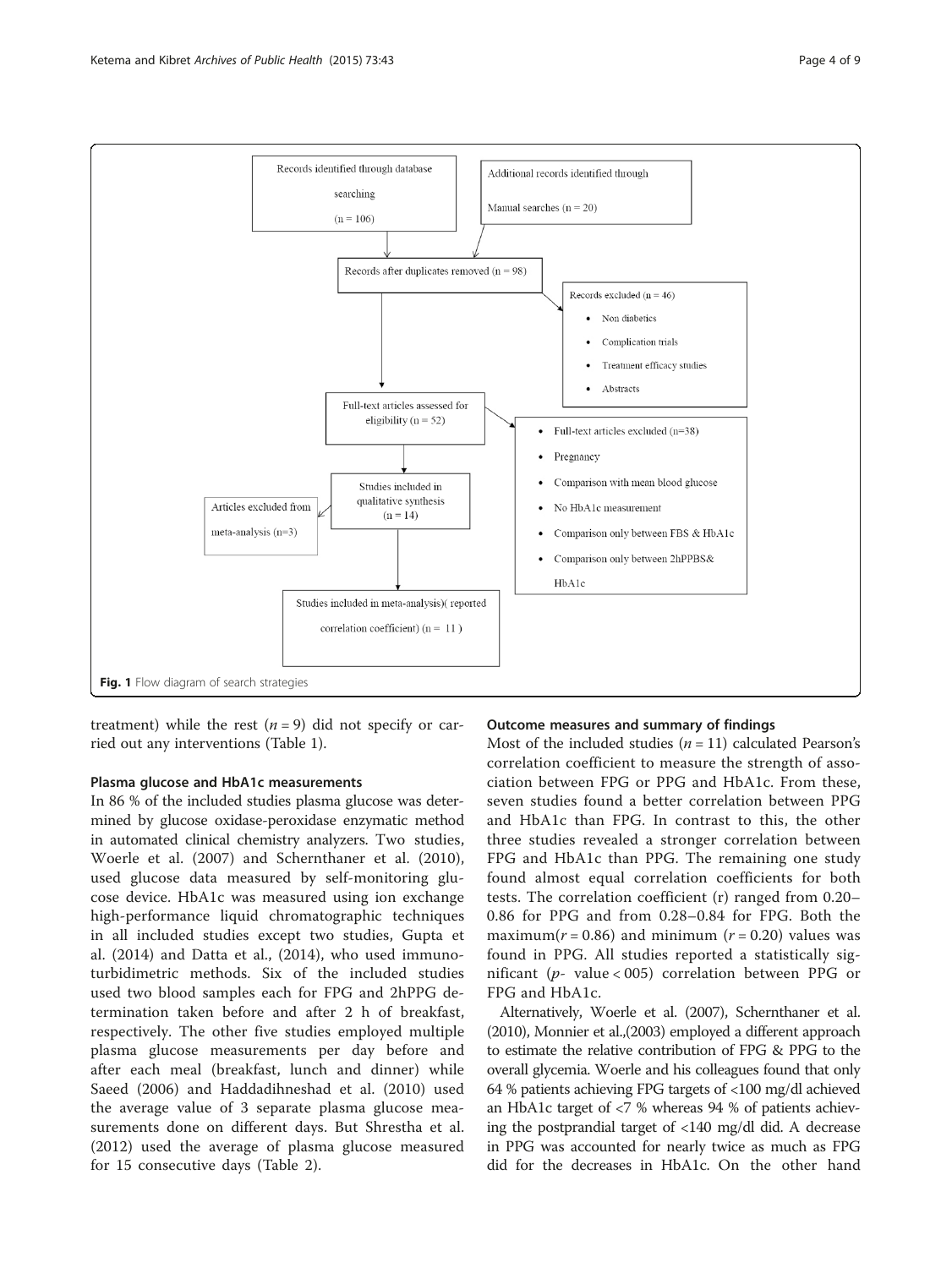| <b>Studies</b>                 | Citation | Type of diabetes | Female<br>proportion (%) | Mean age or<br>range | Treatment<br>modality          | Sample<br>size | Study design                 | Study site   |
|--------------------------------|----------|------------------|--------------------------|----------------------|--------------------------------|----------------|------------------------------|--------------|
| Saeed, 2006                    | $[20]$   | Type $2^a$       | 56                       | 55.66                | Oral antidiabetic              | 97             | cross sectional              | Sudan        |
| Haddadihneshad<br>et al., 2010 | $[21]$   | type $1 & 2$     | 57.7                     | $12 - 67$<br>(range) | insulin & oral<br>antidiabetic | 300            | Cross sectional              | Iran         |
| Rosediani et al., 2006         | $[13]$   | Type 2           | 53.7                     | 56.7                 | Oral antidiabetic              | 82             | cross sectional <sup>b</sup> | Malaysia     |
| Swetha et al., 2014            | [6]      | Type 2           | 38.6                     | 55.43                | <b>NS</b>                      | 1186           | cross sectional              | India        |
| Gupta et al., 2014             | $[22]$   | Type 2           | <b>NS</b>                | <b>NS</b>            | Oral antidiabetic              | 50             | Cross sectional              | Italy        |
| Datta et al.,2014              | $[23]$   | type $1 & 2$     | 53.3                     | 51                   | Oral antidiabetic              | 120            | cross sectional              | India        |
| Avignon et al., 1997           | $[24]$   | Type 2           | 36.3                     | $40 - 78$<br>(range) | Oral antidiabetic              | 66             | cross sectional <sup>b</sup> | France       |
| Bonora et al., 2001            | $[25]$   | Type $2^a$       | 43.1                     | 59.5                 | Oral antidiabetic              | 371            | cross sectional <sup>b</sup> | Italy        |
| Shrestha et al., 2012          | $[26]$   | Type 2           | 53.3                     | 58.9                 | Oral antidiabetic              | 60             | cross sectional <sup>b</sup> | India        |
| Azim et al., 2011              | $[27]$   | type $1 & 2$     | 35.0                     | 51.8                 | <b>NS</b>                      | 71             | cross sectional              | Pakistan     |
| Saiedullah et al., 2013        | $[28]$   | Type 2           | 44.1                     | 48.4                 | Oral antidiabetic              | 177            | cross section <sup>b</sup>   | Bangladesh   |
| Woerle et al., 2007            | $[29]$   | Type 2           | 45.1                     | 62.4                 | Insulin &<br>antidiabetic      | 164            | Prospective;<br>intervention | Germany      |
| Schernthaner et al., 2010      | $[30]$   | Type 2           | 46.4                     | 56.7                 | Oral antidiabetic              | 973            | cross sectional              | Multi center |
| Monnier et al.,2003            | $[12]$   | Type $2^a$       | 52.0                     | 60.1                 | Oral antidiabetic              | 290            | cross sectional              | France       |

<span id="page-4-0"></span>Table. 1 Characteristics of studies included in systematic review and meta-analysis

<sup>a</sup>:constant diets and/or drugs were used for at least 3 months before the study; <sup>b</sup>:controlled or standardized meal before testing; NS not specified

Schernthaner et al. (2010) described the dependency of relative contribution of FPG & PPG to the overall glycemia by HbA1c values. The authors stated that PPG play a major role in patients suffering from mild or moderate hyperglycemia while FPG appears as a main contributor to the overall diurnal hyperglycemia in poorly controlled diabetic patients. Similar suggestions were also made by Monnier and his co-authors. Collectively, the data from these three studies indicated that PPG contributes more than FPG to overall hyperglycemia as control of PPG was found essential either to decrease or to obtain HbA1c goals of <7.

Only four studies calculated the specificity, sensitivity and positive predictive value of FPG and 2hPPG tests to detect the change in HbA1c values in addition to Pearson's correlation. Of these four studies, three of them found better sensitivity, specificity and positive predictive value for PPG than FPG (Table 2). This indicates that PPG is more sensitive, more specific and has a higher

predictive value than FPG. However, these studies used a different cut of value for both FPG and PPG. Datta et al., (2014) also determined the measure of accuracy of the two tests and found higher value for PPG (92 %) than FPG (83 %) (Table 2).

Generally in all of the three approaches or methods, PPG was found to be strongly correlated or to be a better parameter in predicting or achieving target HbA1c values than FPG. Summary of the results showed that PPG has a better correlation with HbA1c, superior accuracy (sensitivity and specificity) to predict HbA1c values and greater contributions to achieve target HbA1c values than FPG.

#### Meta analysis

Meta-analysis was done on eleven selected studies listed in Table [3.](#page-6-0) All the studies included in metaanalysis quantitatively measured the relationship between FPG and 2hPPG and the standard HbA1c

Table. 2 Sensitivity, specificity and positive predictive value (PPV) of fasting and postprandial plasma glucose tests in four studies included in systematic review

| <b>Studies</b>         | Citation |                       | Sensitivity (%) |      | Specificity (%)      |            | PPV (%)                         |  |
|------------------------|----------|-----------------------|-----------------|------|----------------------|------------|---------------------------------|--|
|                        |          | <b>FPG</b>            | PPG             | FPG. | PPG                  | <b>FPG</b> | PPG                             |  |
| Rosediani et al., 2006 | $[13]$   | 81                    | 75              | 58.3 | 80.6                 | 70.6       | 82.5                            |  |
| Swetha et al., 2014    | [6]      | 74                    | 79              | 84   | 74                   | 87         | 80                              |  |
| Datta et al., 2014     | [23]     | 85                    | 92              | 81   | 90                   | 89         | 95                              |  |
| Avignon et al., 1997   | [24]     | 69                    | 73              | 85   | 92                   | 62         | 76                              |  |
| Overall result         |          | PPG is more sensitive |                 |      | PPG is more specific |            | PPG has higher predictive value |  |

FPG fasting plasma glucose, PPG Postprandial plasma glucose, PPV Positive predictive value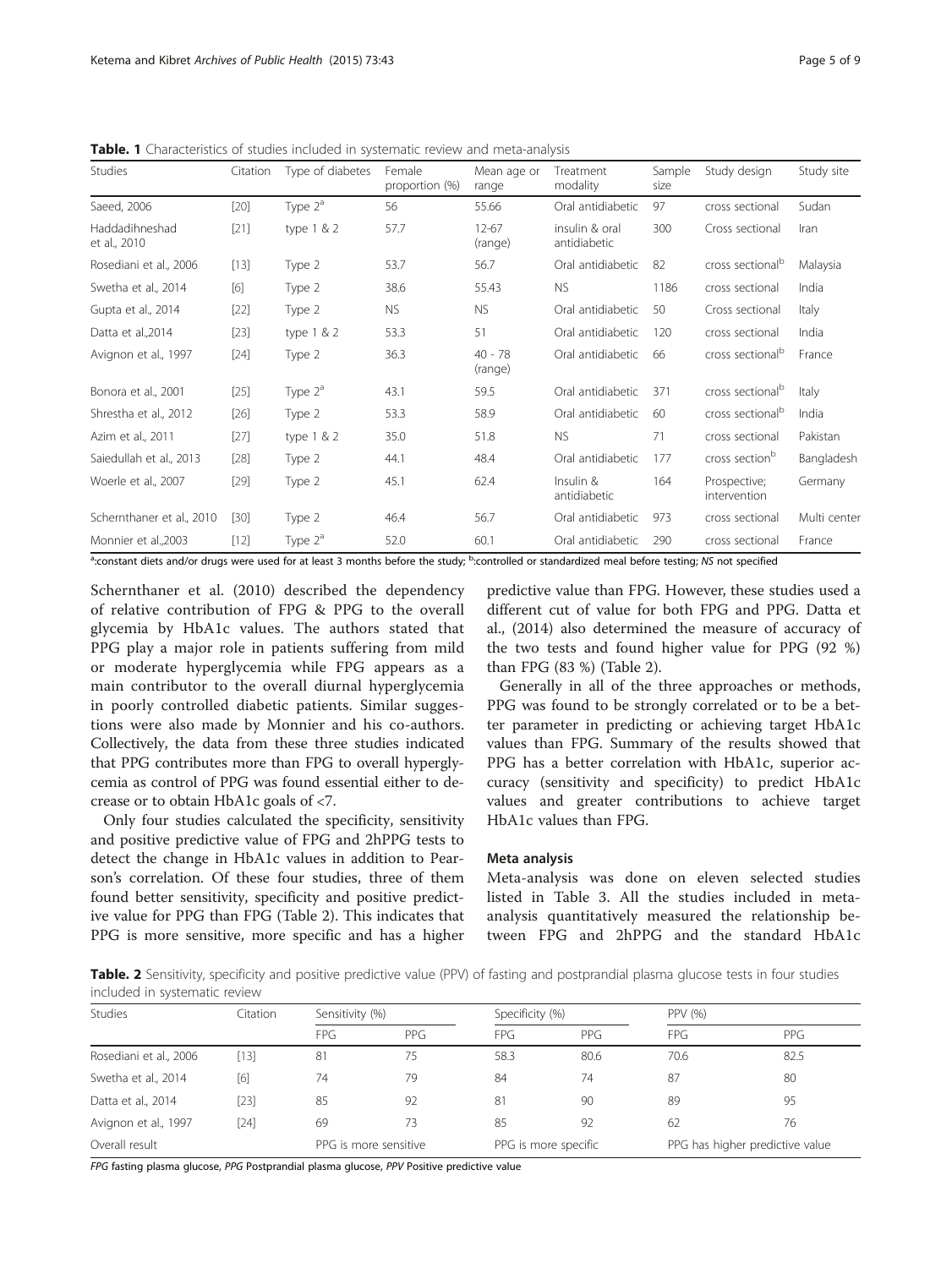values using Pearson's correlation coefficient (r value). Seven of the studies included in meta-analysis found better correlations between 2hPPG and HbA1c while the remaining 3 studies reported better correlation between FPG and target HbA1c values as shown in Table [3.](#page-6-0) Based on meta-analysis of these 11 included studies the pooled correlation coefficient was 0.61(95 % CI; 0.48–0.72) for FPG and 0.68 (95 % CI; 0.56–0.75) for 2hPPG using random effect model as presented in Figs. 2 and [3](#page-6-0). Forest plot for correlations of FPG and 2hPPG with HbA1c is shown in Figs. 2 and [3,](#page-6-0) respectively. Forest plot for correlations of FPG and 2hPPG with HbA1c is shown in Figs. 2 and [3,](#page-6-0) respectively. Size of the square is proportional to the precision of the study-specific effect estimates, and the bars indicate the corresponding 95 % CIs. The diamond is placed on the summary correlation coefficient of the observational studies, and the width indicates the corresponding 95 % CI

Since the included studies used a different cut off points for FPG and PPG, we didn't perform meta analysis for sensitivity, specificity and positive predictive value of FPG and PPG (Table [3](#page-6-0)). The use of different cut off points for defining good glycemic control affects the sensitivity, specificity and positive predictive values of FPG and PPG tests.

#### Heterogeneity assessment

The 11 studies included in meta-analysis showed high heterogeneity according to Cochrane  $\Omega$  and  $I^2$  test statistic. Q test,  $p < 0.001$  and  $I^2$  test = 94.3 % was found for FPG. Similarly Q test  $p < 0.001$  and  $I^2$  test = 93.2 % was for

PPBS which are indicatives for using random effects model. We also performed robustness analysis by revolving one article at a time. But each study did not bring significance difference on the final pooled correlation coefficient.

## **Discussion**

Historically, glycemic control efforts have emphasized on achievement of HbA1c and FPG targets [\[31\]](#page-8-0). Unfortunately majority (more than two thirds) of patients in therapeutic aims targeting for HbA1c and FPG has failed to achieve their glycemic goals [[1](#page-7-0), [32\]](#page-8-0). On the other hand, HbA1c has some important limitations and is a rather complex measure of hyperglycemia. A large number of medical condition such as the presence of hemoglobin variants, malignancies, hemolytic anemia, and variety of systemic conditions as well as various medications and pregnancy are associated with alterations in the HbA1c values and may provide unreliable information [[33](#page-8-0), [34](#page-8-0)]. Apart from these factors, HbA1c also neither captures glucose fluctuations over short period of time nor provide any information on glucose dynamics [\[18\]](#page-8-0). But these glycemic variability are critical for safe and timely treatment adjustment and clinical decision makings [[35](#page-8-0)]. As a result, there has been increasing interest in additional markers for better glycemic control over shorter timeframes [\[18\]](#page-8-0).

In this review we identified 14 articles that equated the relationship between short term glucose measures, FPG and 2 h PPG, and long term glycemic indicator HbA1c. According to this review and meta-analysis a better correlation was found between 2 h PPG and HbA1c than FPG (pooled correlation (r) 0.67 Vs 0.61). This means that

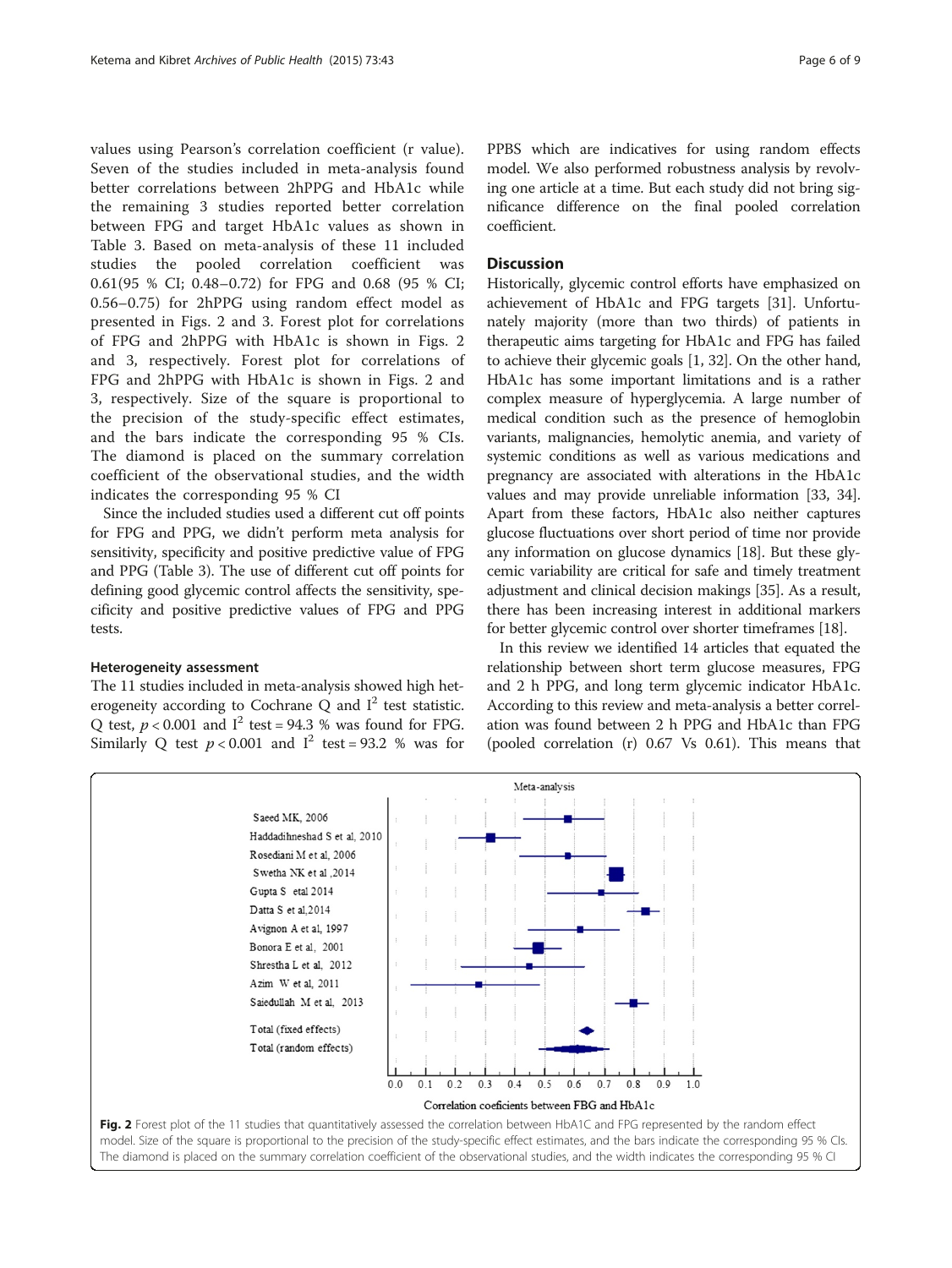<span id="page-6-0"></span>

patients who achieved 2 h PPG within the reference limit will better accomplish target HbA1c values than patients realized FPG within recommended range.

Some of the included studies indicated that PPG levels made the highest contribution in the lower HbA1c quintile (in good or fair HbA1c values whereas fasting hyperglycemia appeared as the main contributor to the overall hyperglycemia in patients with poorly controlled disease (HbA1c > 9 %). In other expression it means that decreases in PPG accounted for greater decrease in HbA1c compared with decreases in FPG so that control of PPG is an important consideration for achieving recommended HbA1c goals <7 % than FPG. Three out of four

studies also found a better sensitivity, specificity, and positive predictive value for PPG. This can be interpreted as when PPG is high or its control is poor it is more likely to get high HbA1c above the recommended range. Our review shad that in all the circumstances PPG is either a better correlate or accurately predicts HbA1c value or its contribution to the overall hyperglycemia is greater than FPG signifying that control of postprandial hyperglycemia is essential for achieving recommended HbA1c goals.

Growing body of evidences have also shown a strong association between PPG and cardiovascular risk and outcomes [[36](#page-8-0)], oxidative stress, carotid intimal thickness

Table. 3 Characteristics of Studies included in meta-analysis

| Studies                     | Type of<br>DM | Study design    | Cut off points for good glycemic control (mg/dL) |            |               | Correlation between HbA1c and |            |
|-----------------------------|---------------|-----------------|--------------------------------------------------|------------|---------------|-------------------------------|------------|
|                             |               |                 | <b>FPG</b>                                       | <b>PPG</b> | $HbA1c$ (%)   | <b>FPG</b>                    | <b>PPG</b> |
| Saeed, 2006                 | Type 2        | cross sectional | 120                                              | 160        | 7 %           | 0.60                          | 0.20       |
| Haddadihneshad et al., 2010 | Type 1 & 2    | cross sectional | 120                                              | 160        | <b>ND</b>     | 0.32                          | 0.43       |
| Rosediani et al., 2006      | Type 2        | cross sectional | 110                                              | 145        | 7 %           | 0.58                          | 0.60       |
| Swetha et al., 2014         | Type 2        | cross sectional | 130                                              | 180        | 7 %           | 0.74                          | 0.76       |
| Gupta et al., 2014          | Type 2        | cross sectional | 120                                              | 140        | 6.5%          | 0.68                          | 0.62       |
| Datta et al., 2014          | Type 1 & 2    | cross sectional | 110                                              | 126        | 7 %           | 0.84                          | 0.86       |
| Avignon et al., 1997        | Type 2        | cross sectional | 120                                              | 140        | $\leq 7.0 \%$ | 0.62                          | 0.81       |
| Bonora et al., 2001         | Type 2        | cross sectional | 120                                              | 160        | 7 %           | 0.48                          | 0.48       |
| Shrestha et al., 2012       | Type 2        | cross sectional | 120                                              | 200        | $>6.5\%$      | 0.45                          | 0.63       |
| Azim et al., 2011           | Type 1 & 2    | cross sectional | 126                                              | 200        | >6.5%         | 0.28                          | 0.44       |
| Saiedullah et al., 2013     | Type 2        | cross section   | <b>ND</b>                                        | <b>ND</b>  | <b>ND</b>     | 0.81                          | 0.77       |

DM diabetes mellitus, ND cut off value not defined, HbA1c glycated hemoglobin, FBS fasting plasma glucose, PPBS postprandial plasma glucose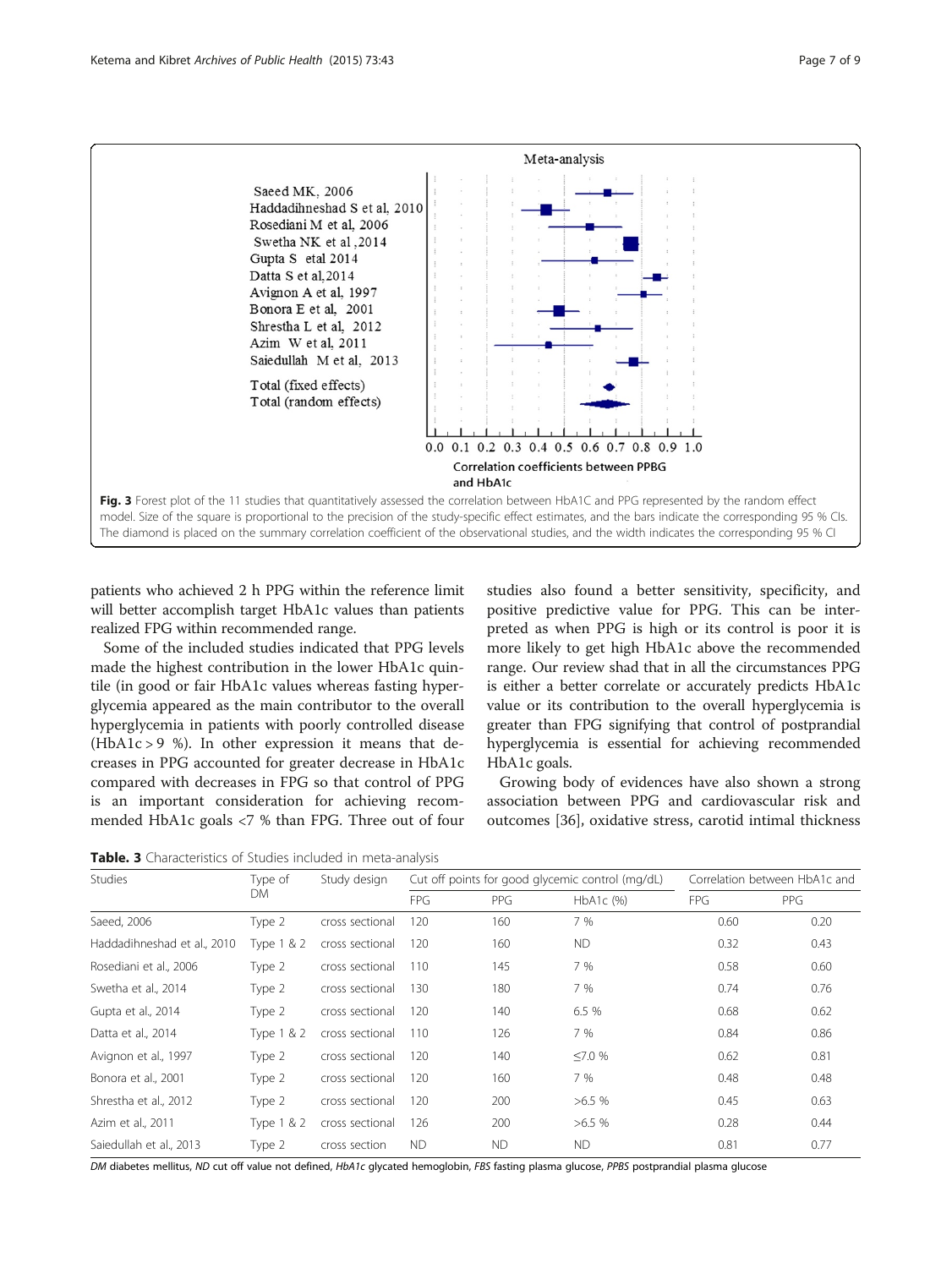<span id="page-7-0"></span>and endothelial dysfunction [[37](#page-8-0)]. A recent diabetes complications trial study concluded that PPG, but not FPG, was an independent predictor of mortality and cardiovascular complications in diabetes [\[36, 38](#page-8-0), [39\]](#page-8-0). It is also plausible that humans spend half of their lives in postprandial states and thus, to achieve better long-term metabolic control (HbA1c) and minimize the risk of chronic diabetic complications, glucose monitoring in postprandial state will be indispensable.

However, this review was also based on most data collected from type 2  $(n = 11)$  and few  $(n = 3)$  from both type 1 and type 2 diabetic patients. Considering the biochemical and pathological differences in the two types, a distinct approach would be appropriate to characterize these associations in type 1 diabetic patients. Regarding day to day variations numerous evidences suggested that several determination of glucose over a period of several weeks would be better indicator of glycemia and then better correlated with HbA1c than single or few measurements in single day. But in this review only three studies (Saeed, 2006; Haddadihneshad et al., 2010 and Shrestha et al., 2012) used the average value of 3 or more separate plasma glucose measurements done on different days. All others were based on either glucose data generated on single day or single glucose measurement. None of the included studies identified the separate effect of age and sex on the association between these different plasma glucose profiles and HbA1c values. However Szoke et al. found that older people have more postprandial hyperglycemia than younger people [\[40\]](#page-8-0). Finally significant heterogeneity was found in the pooled correlation estimates of both FPG and PPG. Even though we attempted to explain it through the random effect regression model, many factors possibly contributing to this residual heterogeneity could not be assessed because they were not reported in most studies. For example, duration of diabetes and type of treatments are likely to have an important effect on correlation results. Finally it should not be also ignored that methodological differences may contribute to the study to study variation. It is suggested that the multiple regression analysis used for studying the relationship between A1C and glucose values at different times is an unstable model when explanatory variables, i.e., the glucose values in this case, are inter correlated [\[41](#page-8-0)].

## Limitation

Inclusion of different studies from different geographical location, treatment group as well as from different methodological approach would be problematic to end up with particular inferences. Lack of uniform cut off points for good glycemic control across the studies disallowed us to pool the specificity and sensitivity of FPG and PPG in predicting HbA1c values. And also due to incomplete

data on inclusion criteria, duration of diabetes, age groups and others it was difficult to perform subgroup analysis. Another constraint in this meta analysis could arise from publication bias as studies that have negative result are less likely to be published.

#### Conclusion

The result of our reviews showed that PPG strongly correlate with HbA1c or contributes significantly to overall glycemic control. This is in line with contemporary evidence that showed strong relation between PPG and development of diabetes complications. Consequently we in a position to claim that special attention should be given to monitoring and treating PPG until the ongoing debate are resolved through large randomized control trials. Hence monitoring of PPG will be more helpful to achieve optimal glycemic control and prevent long term diabetes complication than FPG alone in the absence of HbA1c, especially in developing countries.

#### Additional file

[Additional file 1:](http://www.archpublichealth.com/content/supplementary/s13690-015-0088-6-s1.pdf) Annex I. PRISMA 2009 Checklist. (PDF 102 kb).

#### Abbreviations

HbA1c: Glycated Hemoglobin; FPG: Fasting Plasma glucose; PPG: Postprandial Plasma glucose; PPV: Positive Predictive Value; 2hPPG: 2-h Postprandial Plasma glucose.

#### Competing interests

The authors declare that they have no competing interests.

#### Authors' contributions

EBK was the principal investigator who contributed to the conception and design of the study, collected, entered, analyzed, interpreted the data, prepared the manuscript and acted as corresponding author. KTK contributed to abstraction of data, data analysis and interpretation, prepared the manuscript. Both authors read and approved the final manuscript.

#### Author details

<sup>1</sup>Department of Biochemistry, College of Health Science, Mekelle University Mekelle, Ethiopia. <sup>2</sup>Department of Public Health, College of Medical and Health Science, Wollega University, Nekemte, Ethiopia.

#### Received: 15 June 2015 Accepted: 4 August 2015 Published online: 25 September 2015

#### References

- 1. American Diabetes Association. Standards of medical care in diabetes. Diabetes Care. 2014;37:S14–80.
- 2. Sarah JB, Soma SN, Margaret J, Jeremy M, Shiva S, Charles M. Adequacy of glycemic, lipid, and blood pressure management for patients with diabetes in a managed care setting. Diabetes Care. 2004;27:694–8.
- 3. Vinod Mahato R, Gyawali P, Raut PP, Regmi P, Singh KP, Raj Pandeya DP, et al. Association between glycaemic control and serum lipid profile in type 2 diabetic patients: Glycated haemoglobin as a dual biomarker. Biomedical Researchm. 2011;22(3):375–80.
- 4. UK Prospective Diabetes Study (UKPDS) Group. Intensive blood-glucose control with sulphonylureas or insulin compared with conventional treatment and risk of complications in patients with type 2 diabetes (UKPDS 33). Lancet. 1998;352:837–53.
- 5. The Diabetes Control and Complications Trial Research Group. The relationship of glycemic exposure (HbA1c) to the risk of development and